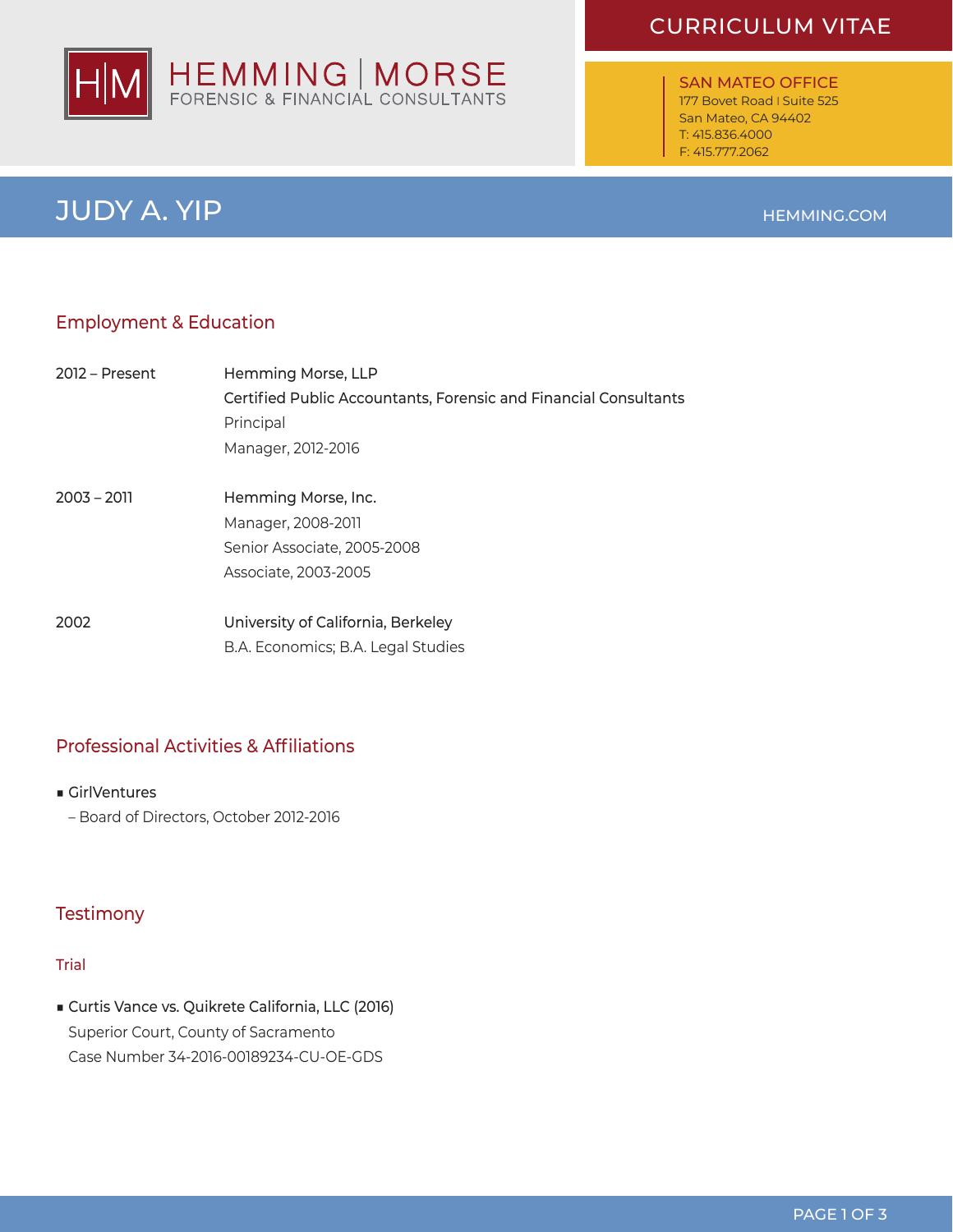# HEMMING | MORSE

# CURRICULUM VITAE

SAN MATEO OFFICE 177 Bovet Road I Suite 525 San Mateo, CA 94402 T: 415.836.4000 F: 415.777.2062

# JUDY A. YIP

# HEMMING.COM

# Selected Experience

- Consultant for plaintiffs' counsel in a matter involving hourly employees engaged in direct patient care to determine damages related to rounding, regular rate of pay, and automatic meal deduction issues.
- Consultant in an agreed-upon procedures engagement to determine unpaid prevailing wages.
- Consultant for defendants, owners of a wind generation facility, to review the general contractor's damages claim.
- Consultant for contractor of a transportation and housing project to assist in the preparation of construction claims.
- Consultant for plaintiffs' counsel involving service technicians throughout the United States who were paid different hourly rates based on shifts worked to determine damages related to unpaid overtime hours and standby time.
- Consultant for plaintiffs' counsel in various matters involving tipped employees to determine damages related to violations of the FLSA's minimum wage provision.
- Consultant for plaintiffs' counsel in a matter involving manual laborers paid on a day rate to determine damages related to unpaid overtime hours under the FLSA.
- Consultant for plaintiffs' counsel involving property tax consultants misclassified as exempt to determine damages related to unpaid overtime hours.
- Consultant for plaintiffs' counsel in a matter involving delivery drivers to determine damages related to mileage reimbursement.
- Consultant for plaintiffs' counsel in a matter involving salaried restaurant managers to determine damages related to unpaid overtime hours and missed meal breaks.
- Consultant for a network of health care providers to perform labor rate examinations of the general contractor and subcontractors for contract negotiations. Evaluated contractors' proposed billing and overhead rates.
- Consultant for defendant and cross-complainant, an owner of medical facilities, in connection with claims of breach of contract and violations of the False Claims Act. Assisted in analysis of contractor records to evaluate claims.
- Consultant for respondent, a design-build contractor of a hotel tower, in connection with claims of breach of contract and abandonment of contract. Assisted the expert in determining the total cost of the work